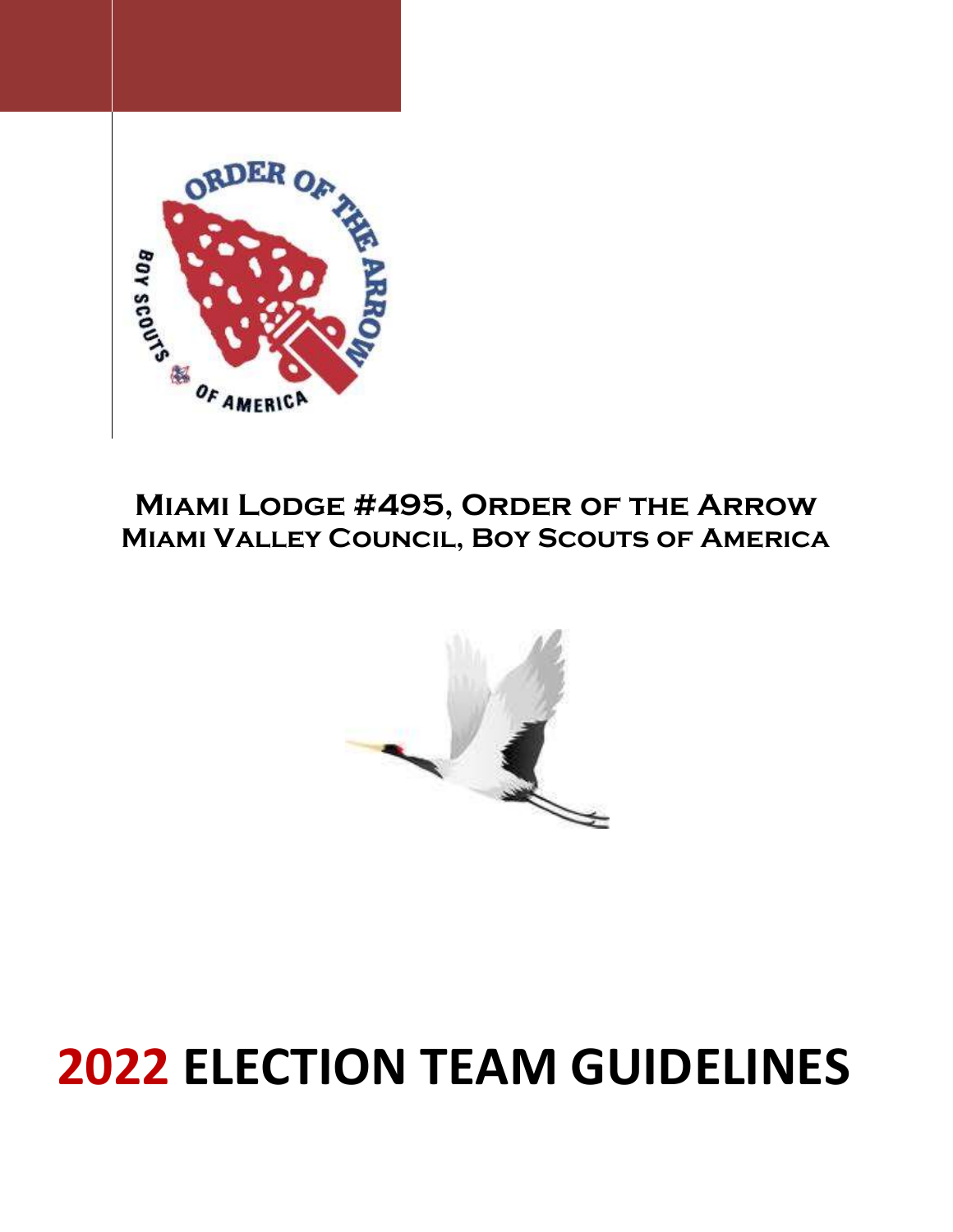Miami Valley Council, Boy Scouts of America

Miami Lodge #49

Greetings Fellow Arrowman:

In order to better serve our units we have created this guide to help you prepare for and conduct a great Unit Visit. Every year we conduct unit elections and this is the one time where we have the ability to make an amazing one-on-one impression on the youth and adults of a Crew or Troop . After a great unit visit every member of that unit should have a better understanding and appreciation of what the OA is all about and what it can do for that unit and the youth it serves. While we have done our best to fill this guide with all the great information you'll need it is not comprehensive. Should you run into any questions we have included the contact information of many people who can help you. There is also a wealth of additional information on our Lodge website at www.miami495.org.

This year we'll be trying a different approach to Unit Elections. In years past we simply came in, showed a video, conducted a quick election, then left just as quickly. This year we'll be putting on an informative and detailed program about the OA and Miami Lodge. After you have conducted a successful election every member of the Troop should have a greater appreciation of what the OA is all about and all the great opportunities for them and their Troop. We are also encouraging them to invite parents to the election night. We feel it's better to give them more info about the OA before their son goes through their Ordeal.

Thank you for your time and dedication to making Miami the best lodge possible.

Yours in Service,

Miami Lodge LEC

Chapter Contact Information:

Wayne Trace are part of the Wulakmike Untschi Chweli Men'achk Chapter

Contact Email: darkepreble@miami495.org

Two Rivers are part of the Luwanaxen Chapter

Please contact chapters@miami495.org

Sunwatch District is part of the Petapan Nutemekiset Chapter

Chapter Email: sunwatch@miami495.org

Wright Brothers District is part of the Shimuin Nimats Chapter: Chapter Email: wrightbrothers@miami495.org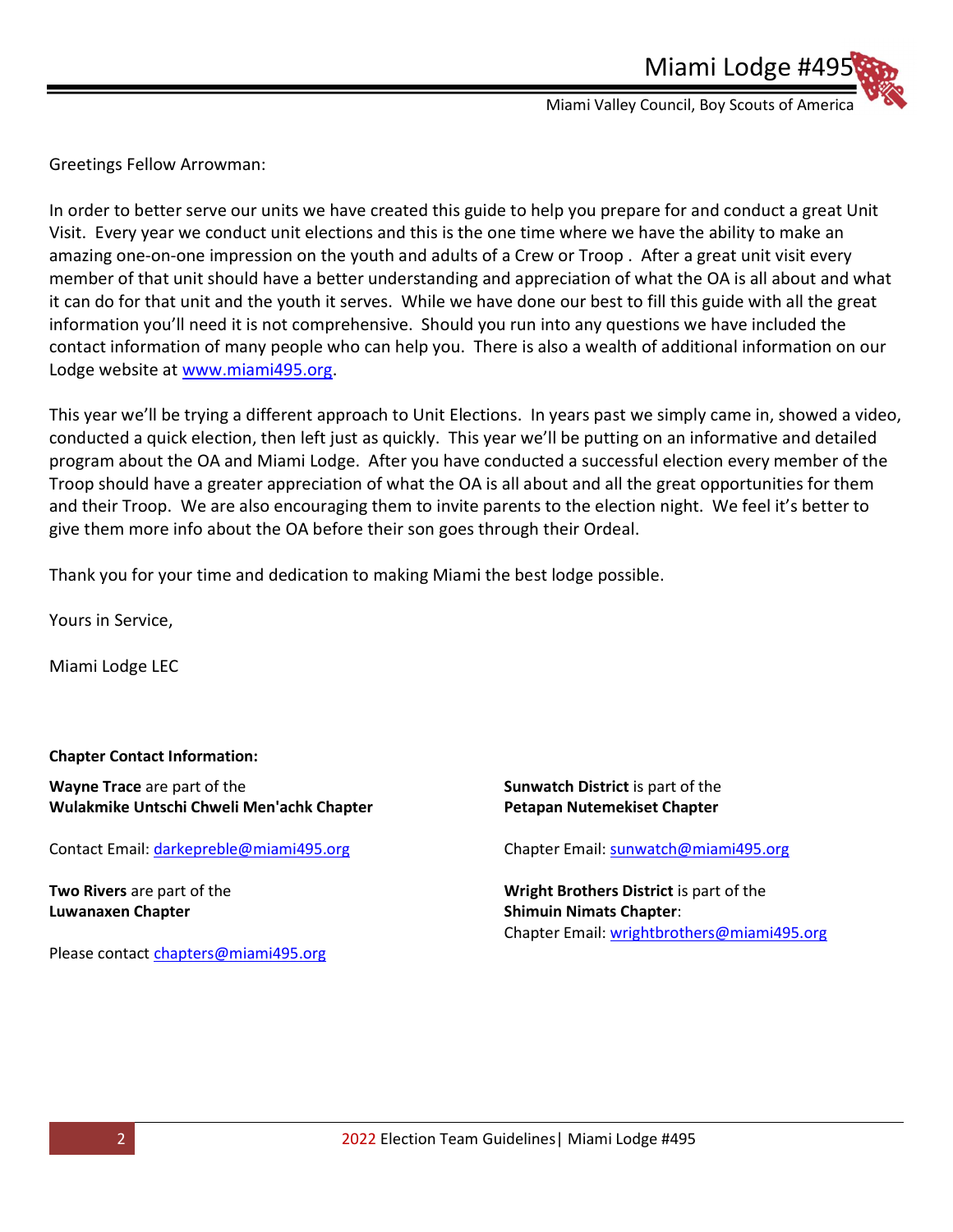For Starters, this visitation should include a minimum of 3 Brothers from the Chapter/Lodge and 1 of them must be an adult. An ideal team would include the Chapter Chief, Chapter Adviser, and Chapter Vice Chief. However, the titles of the Brothers in the team are not important as long as those giving the presentations are knowledgeable and enthusiastic. Of course, a presentation team that includes more Brothers gives a better vibe, so please do not limit yourselves to three.

## Arrival at the Meeting

Upon arrival, you should seek out the Crew Adviser or Scoutmaster. Politely introduce yourself to them and introduce the members of your team. You should give them your name and Chapter/Lodge title. For the Brothers who are not a Chapter Chief or Vice Chief, etc., you can easily state, "Hello, my name is (insert name here) and I am a Brother from (your Chapter name). Any title in the Chapter/Lodge that somebody holds is beneficial to the aura of the team as it tells something about you. The Scoutmaster will listen to you and see you as a leader of something, no matter what it is. Remember, a Scout is Courteous, so please be at the meeting on time. Preferably be there ten minutes before the meeting starts to show the Troop that you mean business.

After introductions, you should ask the Crew Adviser or Scoutmaster to introduce the OA Troop Representative (OATR). It is very likely that the troop does not have an OATR, in which case you should politely explain the importance of a Troop Rep. More info about the OA Troop Rep program is contained below. Some Troops are the same year in and year out in that they have an Election, get Called Out at our Summer Camps, show up to the Fall Ordeal and take their Ordeal, leave right after the ceremony or dinner, and never come back to another function. Honestly, you cannot be upset by this because this is likely the precedent that their troop has set, for whatever reason. So a challenge to your team is to change this and make a troop more involved.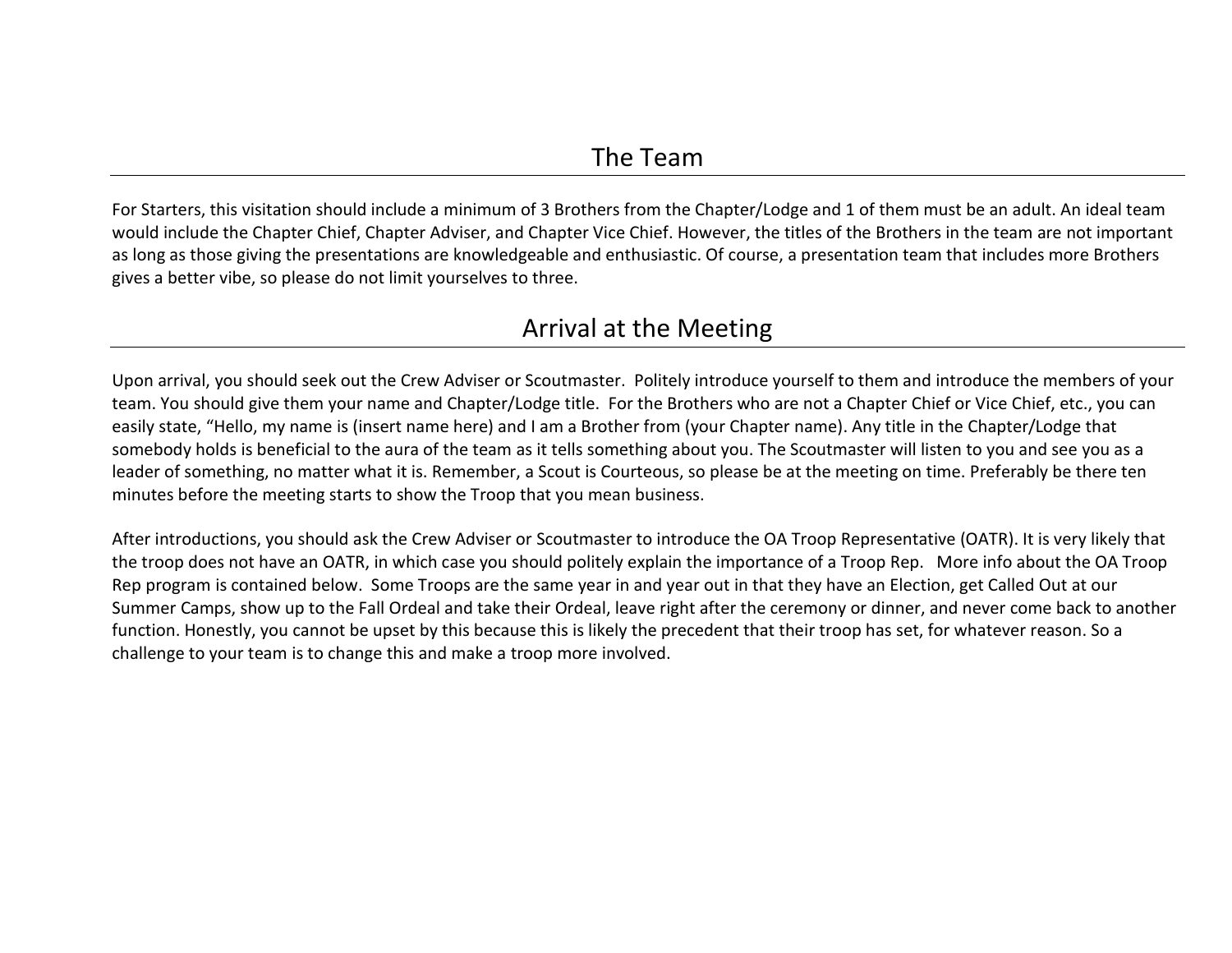The Order of the Arrow Troop Representative is a youth liaison serving between the local OA Lodge or chapter and his troop. In his unit, he helps meet the needs of the unit and will serve as a communication and programmatic link to and from Arrowmen, adult leaders and Scouts who are not presently members of the Order. He will do this in a fashion that strengthens the Mission of the Lodge, purpose of the Order and the mission of the Boy Scouts of America. By setting a good example, he will enhance the image of the Order as a service arm to his unit.

#### OA Troop Representative Duties:

- Serves as a communication link between the Lodge or chapter and the troop.
- **Encourages year round and resident camping in the troop.**
- **Encourages older Scout participation in high adventure programs.**
- Encourages Scouts to actively participate in community service projects.
- **Assists with leadership skills training in the troop.**
- **Encourages Arrowmen to assume leadership positions in the troop.**
- **Encourages Arrowmen in the troop to be active participants in the Lodge and/or chapter activities and to seal their membership** in the Order by becoming Brotherhood members.
- Sets a good example.
- **Enthusiastically wears the Scout uniform correctly.**
- **Example 2** Lives by the Scout Oath, Scout Law and OA Obligation.
- Shows Scout spirit.

### Qualifications:

- **W** Under 18 years old
	- Appointed by SPL with SM approval
	- OA Member in good standing (dues paid)
- The Scoutmaster can contact the Lodge Registrar to check on the status of a potential OATR by emailing; registrar@miami495.org

#### Reports To:

**Assistant Senior Patrol Leader** 

#### Flow of Information

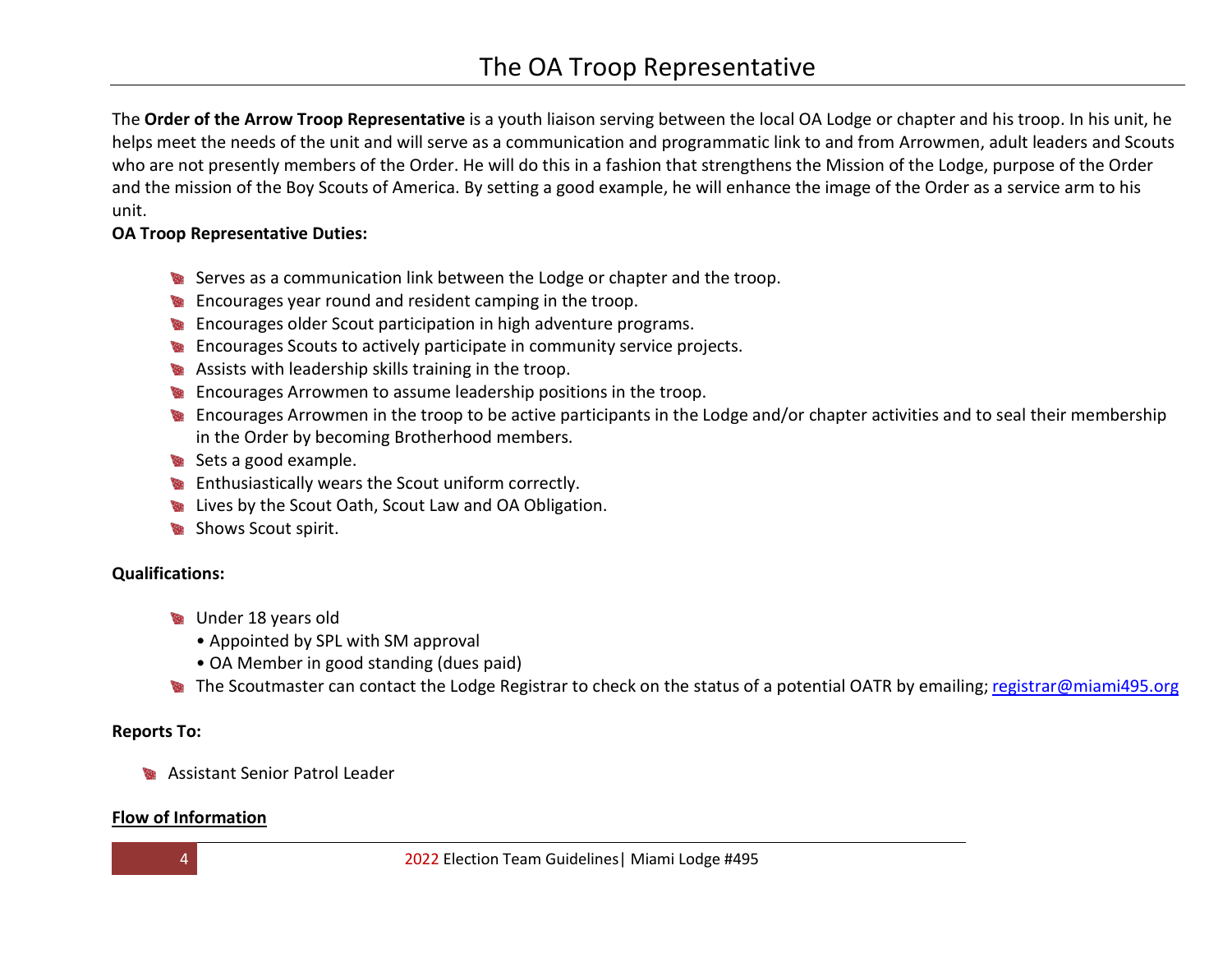The following is a list of information that needs to flow between the OA Troop Representative and the Lodge or Chapter:

### Lodge/Chapter to Unit:

- **Lodge/Chapter Calendars**
- **W** Unit Elections visit
- **Camp Promotions visit**
- **Community service project opportunities**
- Invitations to Ordeal members to obtain Brotherhood membership
- Invitations to candidates to attend their Ordeal
- **Resource lists**
- **SCHO** OA Representative Registration Forms
- **Encourages OA members to be active in their Lodge and Chapter**

#### Unit to Lodge/Chapter:

- **Does the unit conduct monthly campouts?**
- Does the unit attend a long-term camp?
- Do the unit's older scouts participate in high adventure programs?
- Does the unit need assistance with its outdoor program?
- Does the unit need assistance with community service projects?
- **Does the unit need assistance with training?**
- Do the unit's OA members participate in Lodge and Chapter functions?
- **Mame of the new OA Troop Representative**
- Reaction of the Troop members to the Lodge and Chapter program

This list is an excellent tool for talking to the Scoutmaster. Oftentimes the Scoutmaster will ask you, "We just don't see the need to have a Troop Rep because they don't seem to do anything." This is great for answering. With this in hand, it should not be hard to convince the Scoutmaster to have an OA Troop Rep, as it a properly executed office as OATR provides benefits to the Troop and its members in many ways as well as providing many new opportunities to OA members in the troop.

The next procedure for your team should be to sit down with the OA Troop Rep for a few minutes and ask him how he has handled his job. You can ask questions such as, "What has been your favorite part of this position?" or, "Why did you take this position." Oftentimes the OATR will not have done their job, so you do not want to come across as overbearing or bossy. You just need to subtly let them know that their job is important for all parties involved, the Lodge, the Chapter, the Scouts, the Troop Rep himself, and the Troop.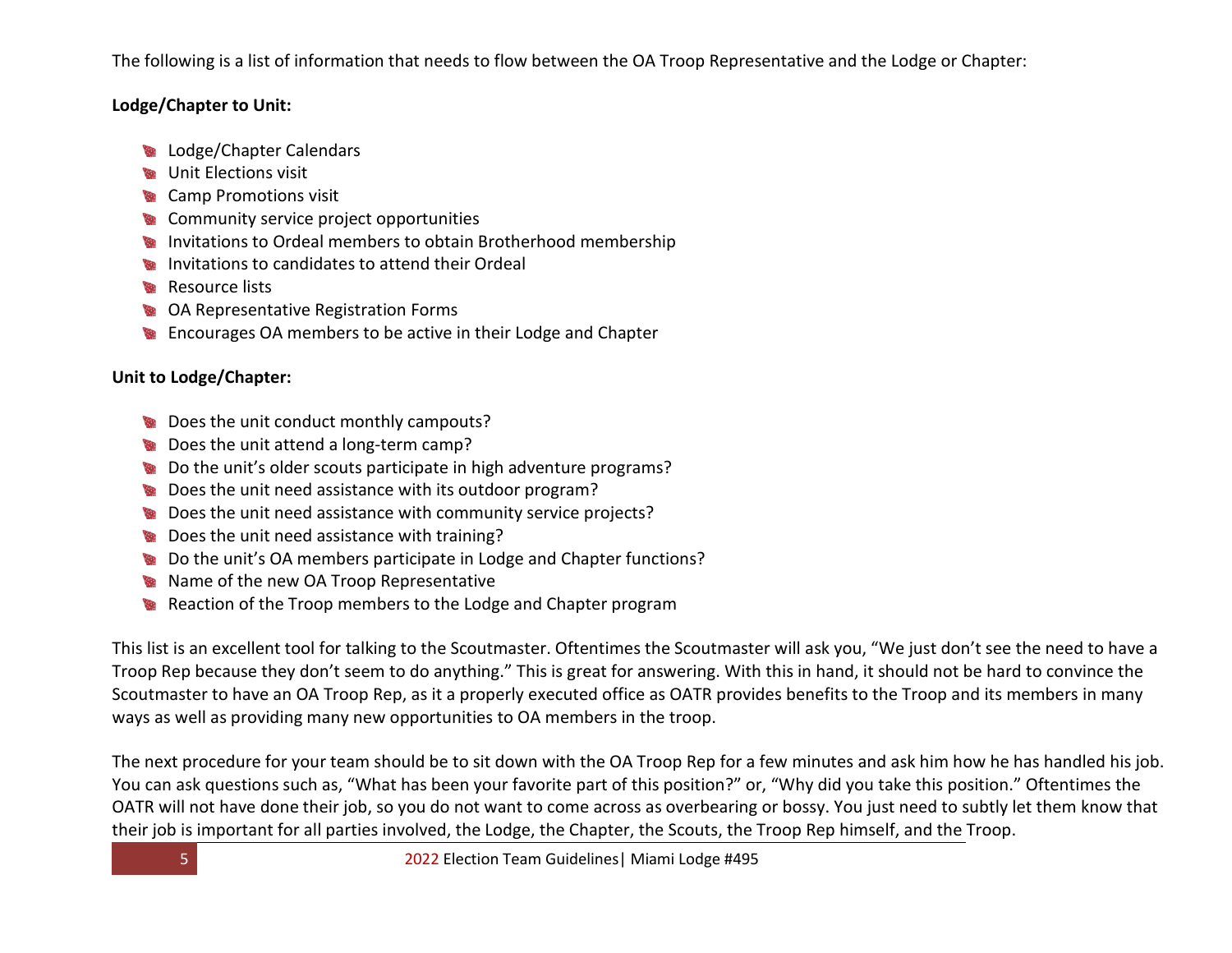If there is no Troop Rep, then the one who is most eager to commit to the time and effort necessary should take it. You can use a few minutes to encourage him and explain to him how important he will be. Once again, you cannot come across as overbearing or make it seem as if the job is too much responsibility to handle. If a Scout who already holds a position wants to take the job on, let them. A Scout with eagerness and a sense of pride and commitment will beat out a Scout with talent but lack of care any day in any position.

With the Troop Rep secured, you should have him IMMEDIATELY fill out the Miami Lodge Troop Rep Form (contained in the appendix). Make sure he knows that it is important to have a valid email to check. This would also be a good time to have the Scoutmasters contact information written down and stored with the Troop Rep form for future reference (especially if the OATR is not completing their duties). Once the form is filled out, have the OA Troop Rep split the Troop up into three separate groups. The first will be the Order of the Arrow members of the Troop. The second is the Youth members of the Troop who are not in the Order of the Arrow. The third group should consist of all of the adults and parents of the Troop present (including adult OA members).

These groups should be separate from each other and they should be placed as far out of earshot of each other as possible. For the OA members here is a rundown of what should happen:

## Order of the Arrow Members

- Introduce yourself. The person who is talking to the OA members should have a good working knowledge of the OA, so this will probably be the most veteran OA member.
- Make a point to shake hands with each member using the OA handshake and ask each one for their names. Psychologically, this gives you a much greater advantage as they feel as if you are speaking directly to them instead of to a group, making your presentation seem more appealing rather than White Noise. Try your best to remember their names.
- Take note of which members are actually there and which members are not. For those who aren't, inquire politely if they are active in Scouting and if their missing the meeting is irregular. This is important because sometimes a Scout will miss a meeting but still need to know this information.
- Start out with dues. You should have the Troop Roster of all the Order of the Arrow Members. For those who have already paid, thank them for being an active member of the OA and make a point to remember them, especially if they are one of few to pay. Talk about the importance of paying dues as you are considered an Inactive member if you have not, and you are not allowed to wear a Sash or Flap otherwise.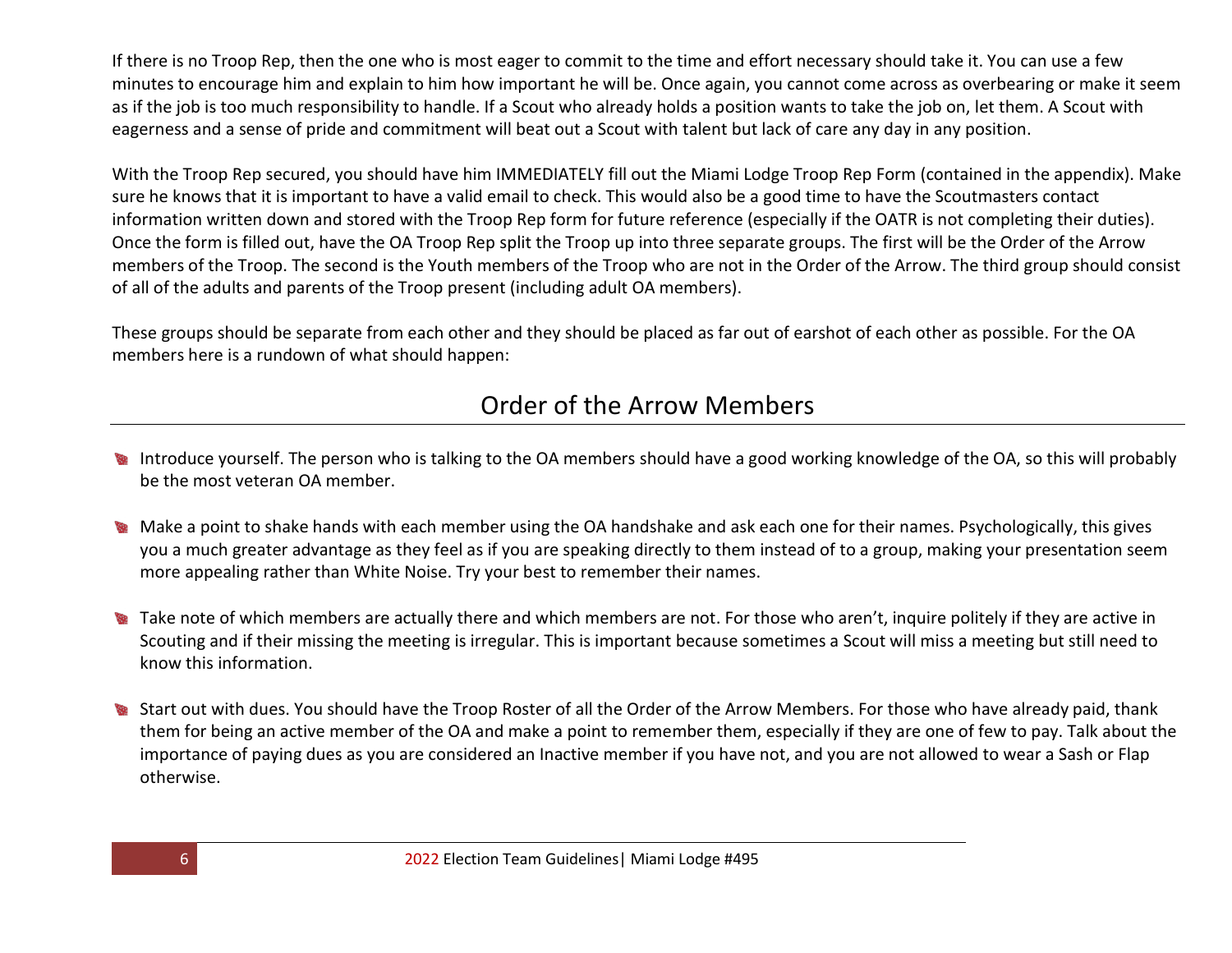- **SCOTT THE FOR THE THE THE TEM** For those who have not paid, hand them a form and have then fill the form out right there. Even if they do not have the money to pay at the time, have them fill it out so they will remember that exerted the effort to fill it out and therefore will be more likely to remember the fee later on.
- Next move on to Brotherhood Conversions. Check your list and call out the names of those who are eligible to take their Brotherhood, once again making eye contact. Explain the importance of sealing your membership in the Order of the Arrow. Some good talking points in this section can include a new wealth of information as well as distinguishing yourself even more as an Honor Camper.
- Our Lodge Website explains Brotherhood membership qualifications as: To become a Brotherhood member, you must first remain active and registered in your Scouting unit. In addition, you must keep your dues paid in the Order of the Arrow. After 6 months have passed since your Ordeal, you become eligible to take your Brotherhood.
- With these things in mind, you should have a calendar of Lodge events handy stating that members can take their Brotherhood at any Function, Summer Camp (in-council only), and special Chapter Events (if any). Giving a solid date makes the event seem more real rather than a vague statement, "any Lodge event or camp".
- After getting a verbal commitment by each scout to take their Brotherhood as soon as possible, you should use this time to discuss Chapter meetings. You should talk about what happens at a meeting, why it's important to attend, where and when the meeting takes place, and what incentives there are (such as free food or games). You should strongly encourage them to "make their voice heard" and to make the Order of the Arrow, "their own vision." Phrases such as this give the Scout a feeling of mutual importance between themselves and the Chapter.
- You should also talk about the opportunities at Functions. This could be a fun discretionary section that could include pictures, stories, or simple discussion and questions. At any rate, there should be plenty of time to answer questions about functions.
- Briefly mention the importance of checking our website and facebook page every once in awhile for news and updates; www.miami495.org and www.facebook.com/miami495
- At this point you should discuss briefly the role of an OA member in the Troop, using words such as "Honor-Camper" and "Setting the Example for younger Scouts". Let them know that the OA doesn't take place just at OA events, and you should remind them of the Obligation that they undertake. If you feel like it you can go through the Obligation to remind them of what they promised.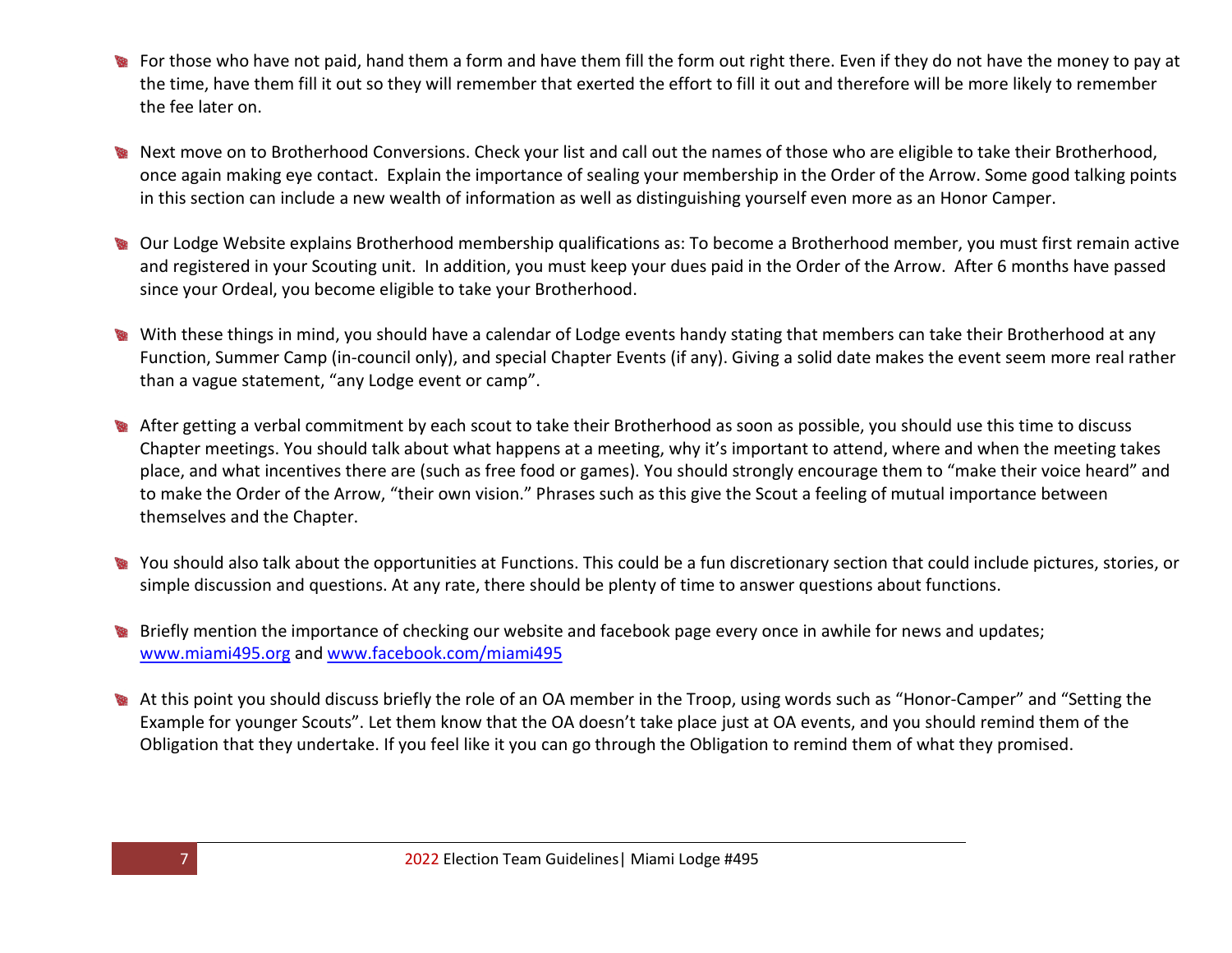- At this point, you should tell them how you first got involved in the OA. Giving them this personal story may be enough to make them want to get involved.
- You should close up by asking for questions. Be patient and answer any questions as thoroughly as possible. If they are asking questions, then they are starting to get hooked and they are hungry for more knowledge. Don't worry if they have no questions because they may just be overwhelmed for a while. Let them know that they can contact you for any questions and that their OA Troop Rep should be able to answer any questions.
- By going through ALL of these steps, you will have secured a positive and exciting image of the OA. There are so many things that you could talk about, but the attention span of a 14 year old probably is not that long. Plus, you don't want to throw so much information at them that they are bored and become unfocused. Remember that it is important to come across as friendly and knowledgeable. Make the OA seem fun.

## Non-member Youth in the Order of the Arrow

The Order of the Arrow is a very unique organization because both Members and Non-Members participate in the Elections. Elections are to take place during the visit, so it is important that the Scouts who are not in the Order of the Arrow know exactly what they voting for.

The majority of these Scouts are probably in their first year in Scouting, and therefore will be participating in their first election. The first priority is to alert them of what exactly the Order of the Arrow is. So, like the Adults Meeting, you will go over it.

- The Order of the Arrow was founded in 1915 at Treasure Island Scout camp in Pennsylvania. Two of the camp's leaders, E. Urner Goodman and Carroll A. Edson, felt that they needed a way to honor the best campers from the week of summer camp. They devised a theme based off of the local Delaware Indians that had once inhabited the camp grounds. On the last night of the camper week, they held a ceremony in the northern part of the camp and inducted the first ever members of the Order of the Arrow.
- The Order of the Arrow eventually became an official part of the Boy Scouts of America, and in the 1990's, it was officially dubbed as the "Honor Campers of Scouting". The Order is based off three main principles, Brotherhood, Cheerfulness, and Service and there are currently more than 183,000 members today.
- Most every council has their own separate Lodge that is intertwined with the Council in many ways. Usually, Lodges are divided into Chapters, which correspond with the local Districts.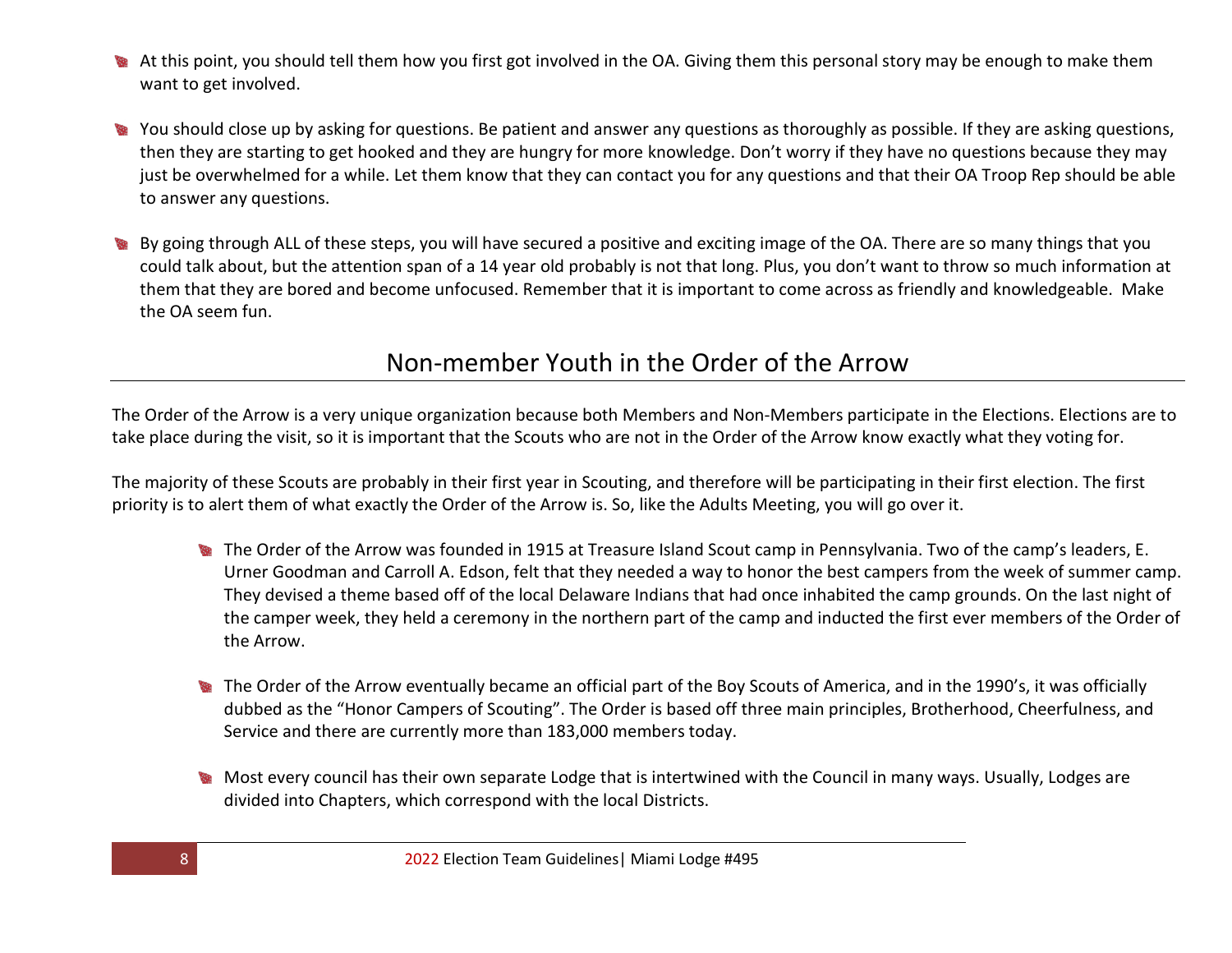- Here in the Miami Valley Council, we are affiliated with Miami Lodge 495. Our Chapter here is the (your Chapter).
- The Order of the Arrow is a very unique organization because each member elected to the organization is elected by both members and non-members of their own troop.

You should answer questions about this, as they will probably want to learn more. At this point, you should go over the three Honor levels of the Order so that they are familiar with what the sashes mean when they see them.

- **Ordeal:** The Ordeal Honor level is the first level, and the one that they will be voting to give their crew or troop members eligibility to earn. Upon successful election into the Order of the Arrow, a Scout must complete the Ordeal, which is a series of tests on the Scout in their Brotherhood, Cheerfulness, and Service. Do not disclose the ordeal process with potential candidates because advance knowledge would lessen their experience. They will be hungry for knowledge on this, and hopefully, they will perk up and pay more attention. After their Ordeal, the Scouts become members of the Order of the Arrow and are entitled to wear the Ordeal Sash, which is the white sash with a red arrow.
- Brotherhood: After six months of learning the customs and traditions of the Order, a Brother can seal their membership by taking their Brotherhood. In taking their Brotherhood, they learn more about the Order of the Arrow, and successfully that they know the history and traditions of the Order. They also are entitled to wear the Brotherhood Sash, which is the white sash with the red arrow, with bars on both sides of the arrow.
- **W** Vigil Honor: The Vigil Honor is the highest honor that the Order of the Arrow can bestow on a Brother. After two years of Brotherhood membership, and active involvement, one becomes eligible for the Vigil Honor. The Vigil is a mark of distinguished service to scouting, and it exemplifies true leadership. A special committee of youth Vigil Honor members selects the Vigil candidates each year. Each Lodge can bestow this honor upon only one member per every fifty in the Lodge. The Vigil is steeped in mystery and is a very meaningful experience to all involved. Upon successful completion of the Vigil, a Brother receives their Vigil Name, a Native American name that mirrors them, The Vigil necklace for commemoration of the event, and the Vigil Sash, which is the white sash, red arrow and bars, and a triangle in the middle of the arrow.

The three honor levels distinguish the Brothers commitment to the Order, but every member is important to the goal of the Order of the Arrow. The OA is exemplified as the Brotherhood of Cheerful Service, and these are the three points of the Order. Our mission is to provide service to our local area, and especially our own council, in a united front, while displaying happiness in hard work.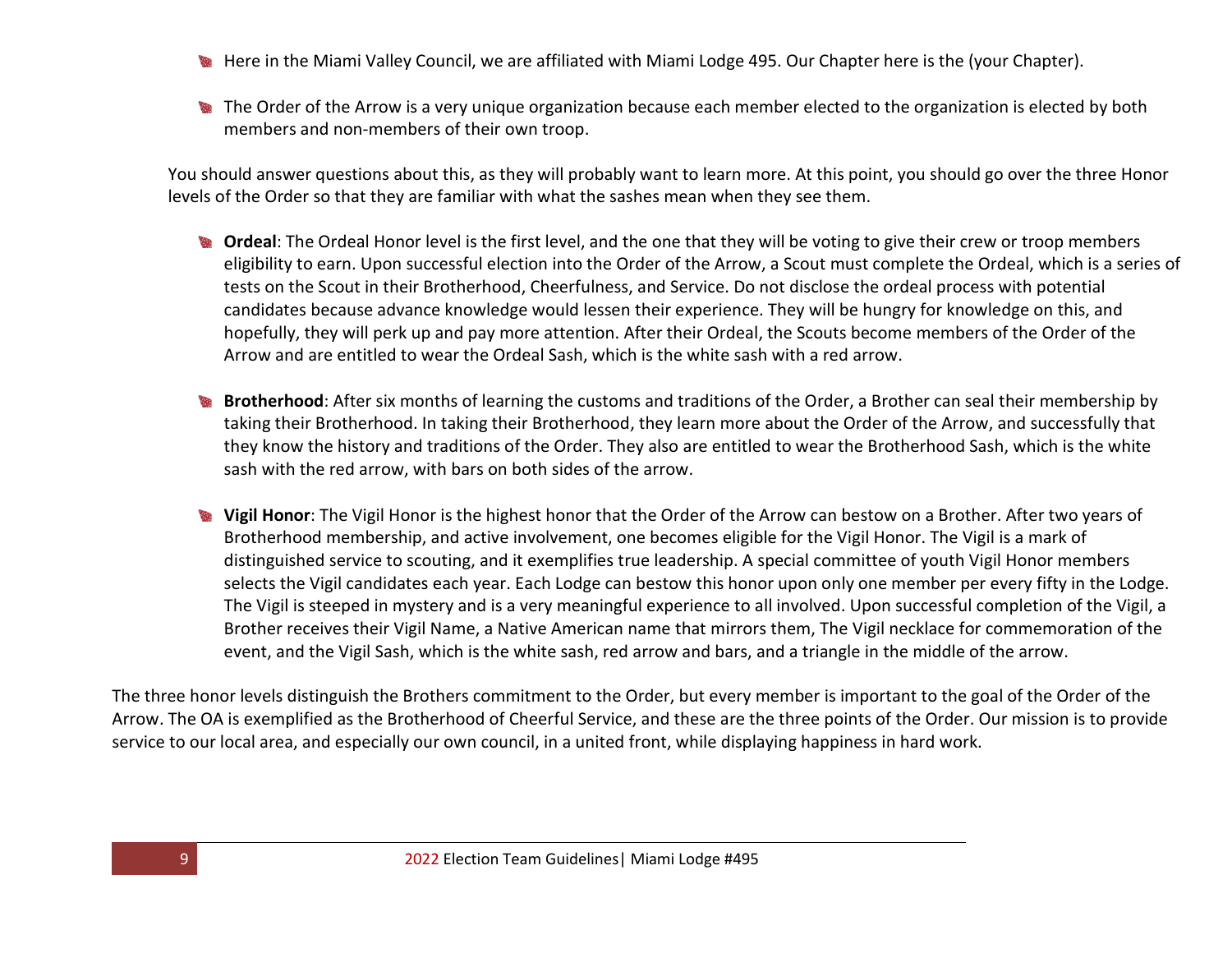Members of the Order of the Arrow are considered leaders of Scouting, and they have the distinction of being the "National Honor Society of Scouting" and the "Scouting's Honor Campers". OA members are often the Senior Patrol Leaders of their Troop, and Eagle Scouts are usually always members of the Order.

In the election, the following qualifications are required for eligibility;

- As of February 1, 2019, unit elections are permitted in Scouts BSA, Venturing, and Sea Scout units
- A Scout must be a member of Scouting for two years.
- They must have been camping for at least fifteen days and nights, and you must have done at least one full week of a Scouts BSA summer camp.
- It is also required to be a Scouts BSA First Class rank, the Venturing Discovery Award, or the Sea Scout Ordinary rank or higher

To hold an election, the troop must have at least 50% of its members in attendance, and to be elected, the Scout must receive at least fifty percent of all ballots cast. Those eligible to vote are all current members of the Crew or Troop who are younger than eighteen years of age. If you are a younger member of the troop and still feel as if you do not know the candidates well enough, or that you aren't sure what qualifies the candidates for this organization, then you may abstain your vote, and it will not count either for or against anybody. If you feel that nobody is eligible, then you may turn in a blank ballot. The voting process is secret and there should be no discussion of votes, or the election will be voided, and no Scout elected will be able to take their Ordeal.

The Order of the Arrow presents many opportunities to Scouts across the nation including special events at Northern Tier, Florida Sea Base, and Philmont for reduced prices. There are also more camping opportunities throughout the year at our local council camps, as well as a chance to visit other camps across Ohio and Indiana at the annual Section Conclave. Members of the Order of the Arrow enjoy Scouting much more, and the ones that take advantage of all the opportunities have great Scouting careers, and oftentimes carry their careers into becoming Adult Order members.

At this point, you should open up the floor for discussion and questions. Remember, you are here to give a brief outline of what the Order is about and to show it in a positive light, and not to reveal everything about it, as the Order is to be vague and mysterious. You should prompt the Scouts to be interested in the Order, and to seek to better themselves to hopefully one day successfully be elected.

# Adult Involvement with the Order of the Arrow

One of the key components of the Order of the Arrow is the involvement of adults. Even though it is a youth-run organization, adults are vital to the development of the youth officers and to the overall effectiveness of the organization. Because of this, it is critical that we focus our attention on the Adult Leaders of our Council to better our program.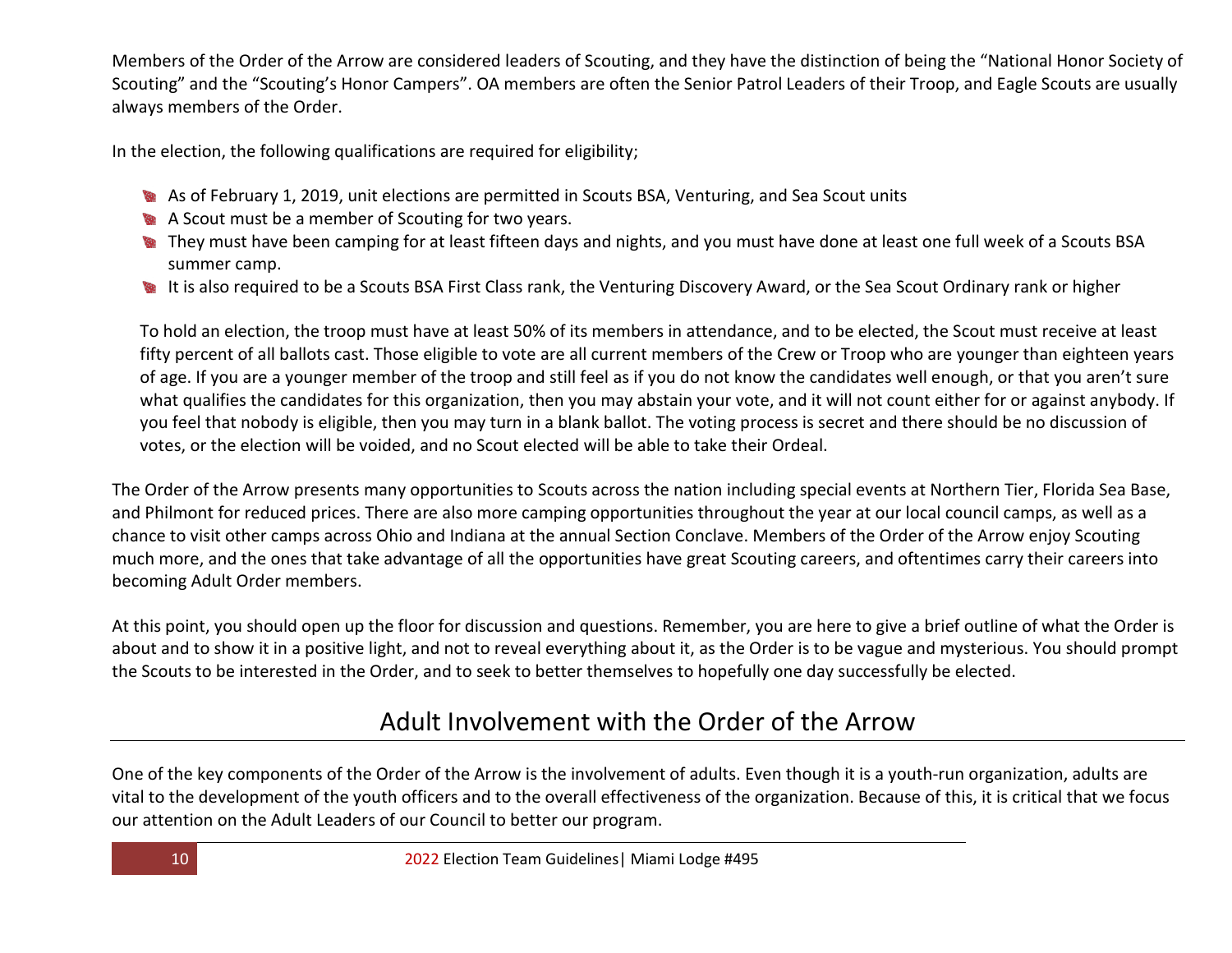Some of adults feel that they are drivers to events for Scouts, and that they serve no other person. This should NEVER be the case, and it is our objective to show the Order of the Arrow that we know to the Adult Leaders. When you arrive to the meeting, this would be the group that your adult OA leader takes. This group should consist of all Scoutmasters, Committee Members, and parents that are present.

The Brother who leads this session has a lot of flexibility on what is discussed, but there are a few things that must be covered. A guideline table should go as follows

- Introduction of course comes first. You should introduce yourself, your troop, your OA title if any, and a brief introduction of what you do or where you are from. We believe that by stating some slightly personal descriptions, the Troop that you are visiting will connect a little more. Many of the adults over the years have felt some displeasure with the OA because they feel that it is very selective towards adults, so please make it comfortable for them.
- These are many facts of the OA and of the Lodge that you can use. The Order of the Arrow was founded in 1915 at Treasure Island Scout camp in Pennsylvania. Two of the camp's leaders, E. Urner Goodman and Carroll A. Edson, felt that they needed a way to honor the best campers from the week of summer camp. They devised a theme based off of the local Delaware Indians that had once inhabited the camp grounds. On the last night of the camper week, they held a ceremony in the northern part of the camp and inducted the first ever members of the Order of the Arrow.
- The Order of the Arrow eventually became an official part of the Boy Scouts of America, and in the 1990's, it was officially dubbed as the "Honor Campers of Scouting". The Order is based off three main principles, Brotherhood, Cheerfulness, and Service and there are currently more than 183,000 members today.
	- $\circ$  Most every council has their own separate Lodge that is intertwined with the Council in many ways. Usually, Lodges are divided into Chapters, which correspond with the local Districts.
	- o Here in the Miami Valley Council, we are affiliated with Miami Lodge 495. Our Chapter here is the (your Chapter).
	- $\circ$  The Order of the Arrow is a very unique organization because each member elected to the organization is elected by both members and non-members of their own troop.
- It is estimated that each hour of service that the Order of the Arrow completes is worth \$9.30 (Ohio minimum wage). With this number in mind, Miami Lodge gave \$43,008.75 in service to the Miami Valley Council in 2021.
- Adults are vital to the Order of the Arrow in many ways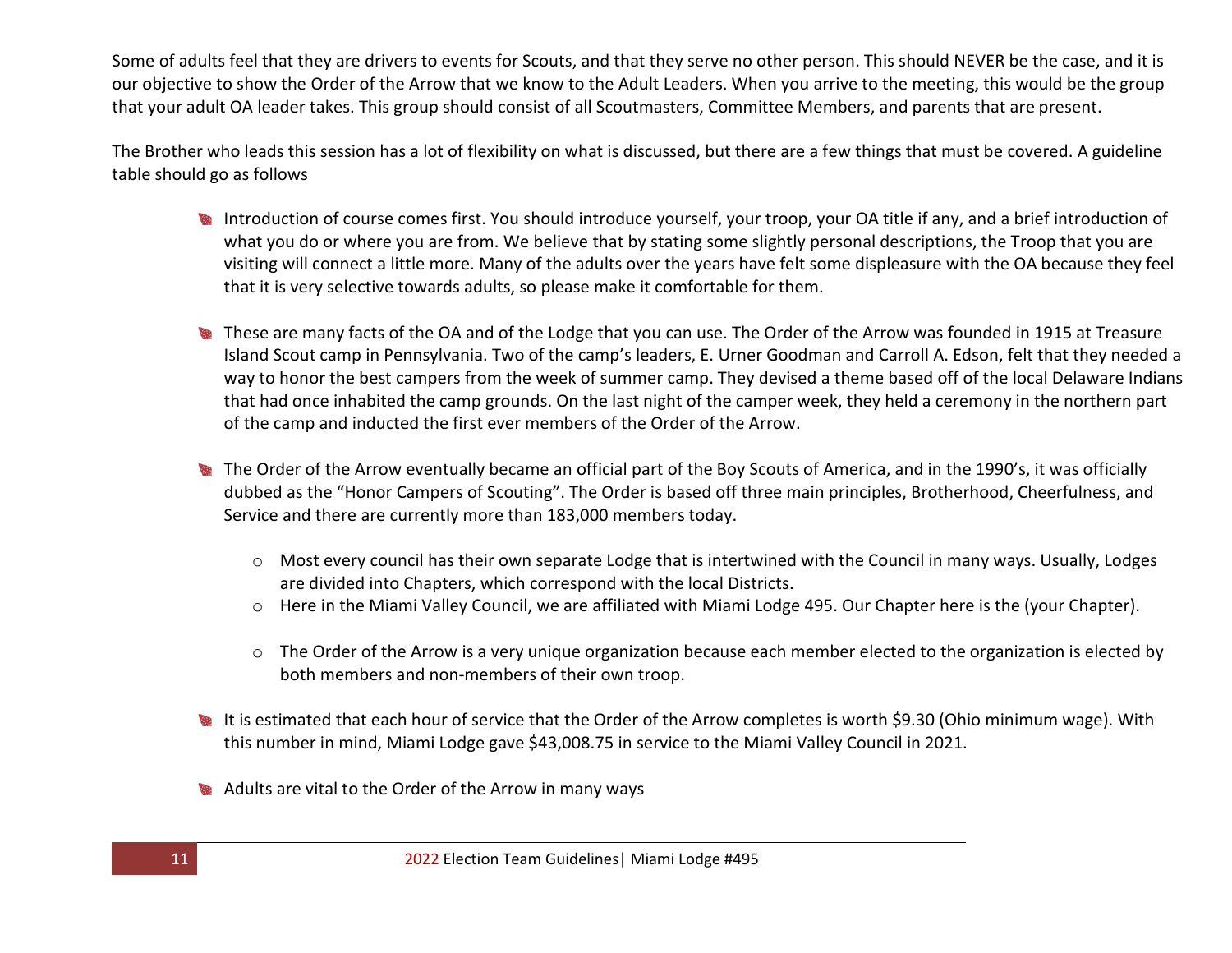- o Youth cannot drive, and there are many youth in the Order who do not have a ride
- $\circ$  If a parent is not in the Order or they are not attending a function, each youth must have an adult sign as their temporary guardian for the weekend.
- o Youth are not allowed to use power tools, so many of the projects we perform each year must have adult help.
- Each Chapter and Committee has an Adviser, who serves as a guide to a youth Chapter Chief or Committee Chairmen to assure that they are heading in the right direction. The Committees of the Lodge include fall under 4 categories; Inductions, Operations, Chapter Support, and Program. Each of the Committees serve an important role in the Lodge's mission to live through Brotherhood, Cheerfulness, and Service, and their advisers are equally important to the success of the youth.
- This Youth/Adviser relationship serves to better the youth in many ways. It gives them more experience in working with adults, and makes them more comfortable in this way. It also helps the youth in their bridging process from childhood to adulthood. An adult that the youth can frequently rely on to give advice in more than just OA matters is very helpful.

The role of the Adult is such an important one in the Order of the Arrow, and the Adult Leader that is giving this should be very flexible and encouraging. Towards the end of the presentation, mentions should be made of the Miami Lodge website, www.Miami495.org, the facebook page, Chapter meetings, and dues collections along with Brotherhood Conversions. There should be a question and answer session as well, as the Adults will probably have plenty of questions. If you can convince the Adults to buy into the Order and its programs, then they will spur the youth to become more involved and active in what we do.

# Election

At this point, when all three groups are done, you should reconvene the Troop to complete the Election. First you will want to show the OA Elections Video provided for you. After showing the video ask if there are any further questions and conduct the election. Upon the conclusion of the election, you should take the ballots to a private area (a separate room if possible) and count them. Make sure to include all of your election team and have them verify the election by signing that they witnessed the ballot counting. Upon the conclusion of the election, have the Scoutmaster give his approval.

You should thank the Troop for their time, and remind the OA members of their dues at this point. Shake hands with the OA Troop Representative for his work and for his future work, and most importantly, shake hands with the Scoutmaster and thank him or her. Leave your contact information so that they will have the opportunity to contact you, and then depart.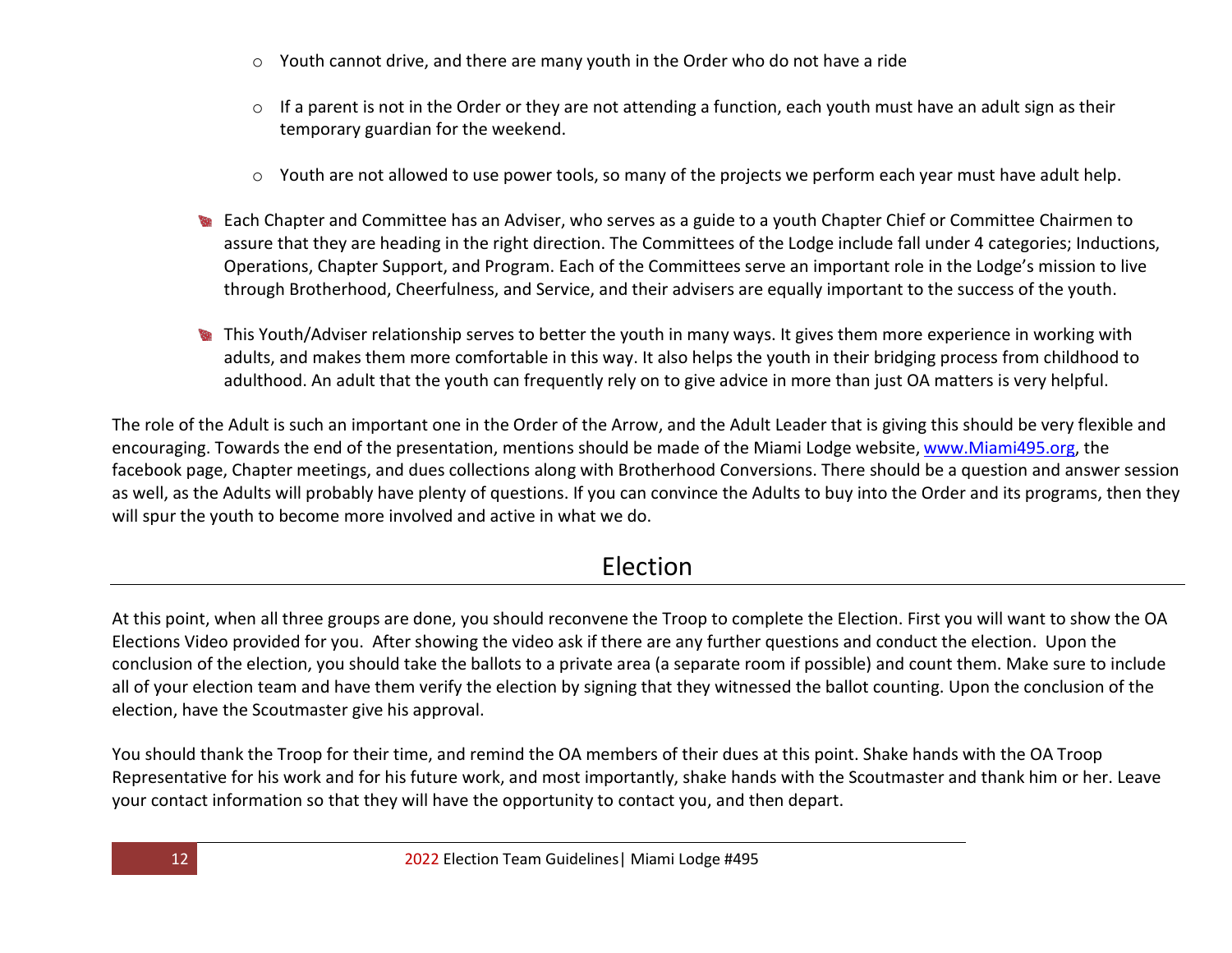## Conclusion

The Order of the Arrow is presented with a great opportunity to present itself to the Troops each and every year. We are able to take care of Dues, Brotherhood Conversion, Order Promotion, Function Promotion, Conclave Promotion, Future Member Development, and we give a great opportunity for questions to be answered to Members, Non-Members, and Adult Leaders. With your help, we can make the visit a success that will generate our Lodge's success for years to come!

## What Happens After the Election:

#### Call Out Ceremonies:

After the election the elected candidates from are eligible to participate in a Call Out Ceremony. Call Out Ceremonies are not required for membership. This ceremony is the public recognition of their candidacy for membership in the Order of the Arrow. Lodge Call Out Ceremonies will be posted on the Lodge website.

If the unit is attending another Council's camp they must obtain a letter from the Lodge indicating which Scouts in the unit are eligible to participate in the ceremony. Letters may be requested by visiting www.miami495.org/elections. Letters should be requested prior to leaving for their week at camp. We will do our best to fulfill last-minute requests but cannot guarantee we will be able to fulfill your request.

#### Notification of Election:

Notification of a Scout's election is at the discretion of the Unit Leader. Every year we mail out notification letters to candidates. This typically occurs towards the end of the summer in order to allow time for the Scout to participate in a Call Out Ceremony. Should they choose we can mail this letter earlier in the year. This can be indicated on the Unit Election Report Form.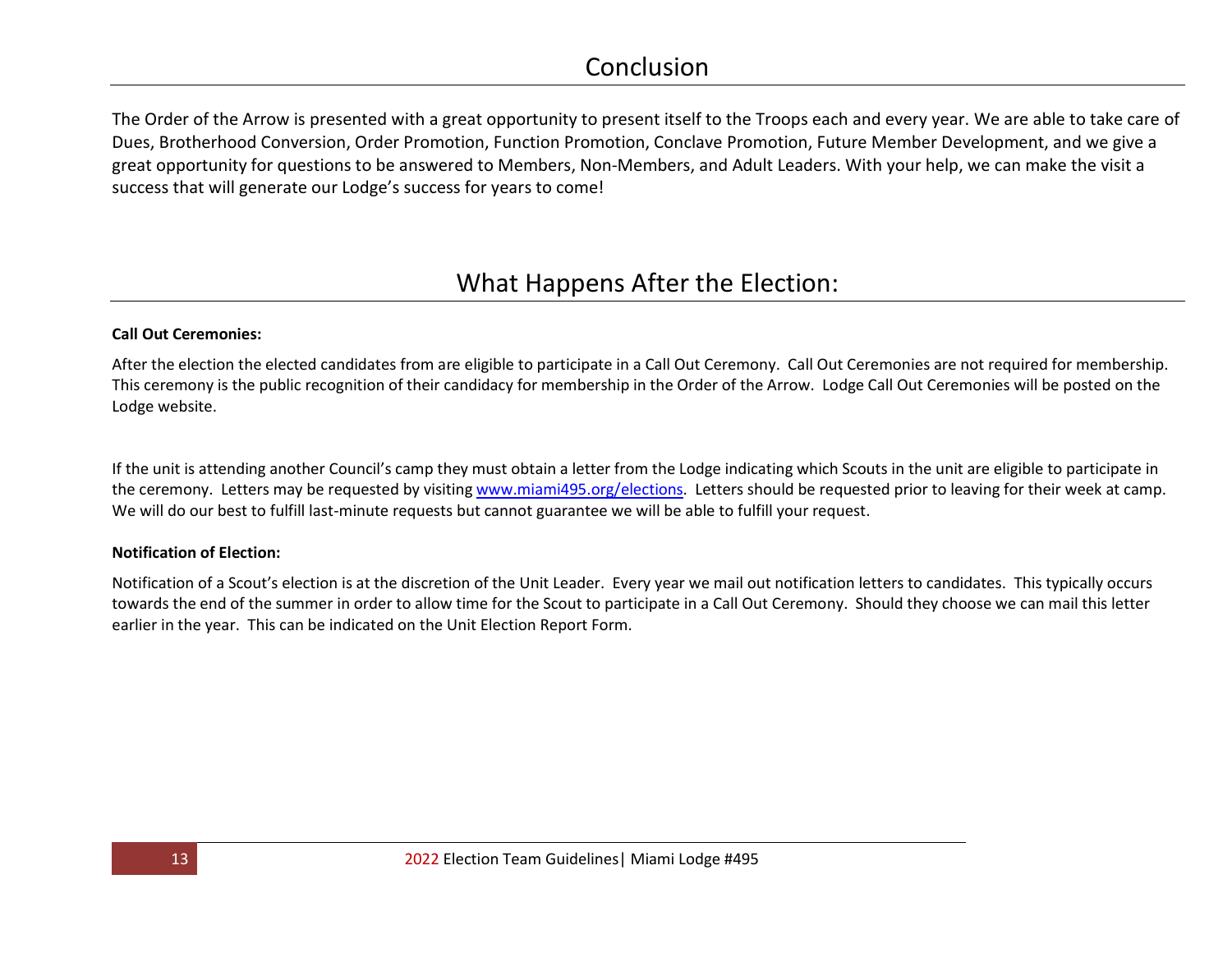#### Ordeals:

Our Ordeals are held three times a year in the Spring, Summer, and Fall. Cost of attendance for candidates is \$80 which includes the following:

- All meals for the ordeal weekend \$25
- **Condeal sash \$20**
- **Miami Lodge flap \$5**
- **B** OA Handbook \$10
- Membership dues for induction year and the following year \$40
- Brotherhood conversion by the following year \$30

By a new member paying the \$80 for their Ordeal they are actually saving a total of \$45

Registration for Ordeals typically opens in March. Candidates should register for their Ordeal at least 2 weeks in advance to allow the Lodge to plan accordingly for the weekend. Registration can be completed online by visiting the Lodge website, www.miami495.org.

In the event a youth candidate is not able to pay the \$80. for their Ordeal financial assistance may be available by contacting our Lodge Adviser at adviser@miami495.org.

#### 2022 Ordeal Dates:

Spring Ordeal: April 29<sup>th</sup> – May 1<sup>st</sup> Cricket Holler Scout Camp Summer Ordeal: August 12<sup>th</sup> – 14<sup>th</sup> Cricket Holler Scout Camp Fall Ordeal: Sept 30<sup>th</sup> - Oct 2<sup>nd</sup> Cricket Holler Scout Camp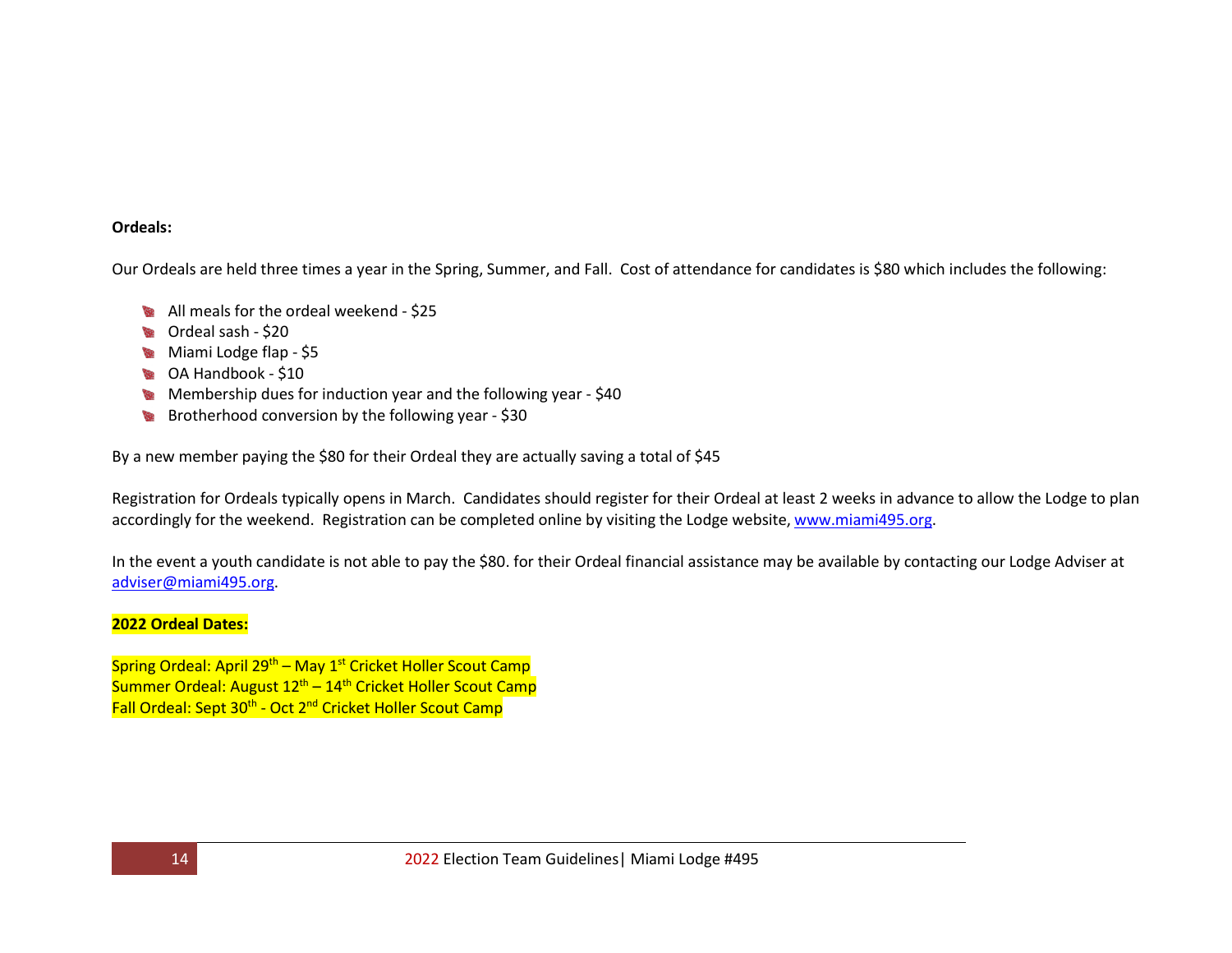## Unit Election Report

Unit Number: Date of Election: Click here to enter a date.

# of registered active youth:  $\qquad$  # of youth present\*: Chapter: Select your Chapter

\*At least 50% of registered active youth must be present to hold an election.

BSA I.D. numbers are required for an election to be considered valid. If a BSA I.D. is not provided for every youth member who was elected their election will be considered invalid until a BSA I.D. is provided.

| MIAMI LODGE #495<br>ORDER OF THE ARROW |
|----------------------------------------|
| "SCOLITING'S NATIONAL HONOR SOCIETY"   |

| Last Name | First Name | Address | City | State | Zip | Date of Birth $ $ | BSA I.D. | Elected? |
|-----------|------------|---------|------|-------|-----|-------------------|----------|----------|
|           |            |         |      |       |     |                   |          |          |
|           |            |         |      |       |     |                   |          |          |
|           |            |         |      |       |     |                   |          |          |
|           |            |         |      |       |     |                   |          |          |
|           |            |         |      |       |     |                   |          |          |
|           |            |         |      |       |     |                   |          |          |
|           |            |         |      |       |     |                   |          |          |
|           |            |         |      |       |     |                   |          |          |
|           |            |         |      |       |     |                   |          |          |
|           |            |         |      |       |     |                   |          |          |
|           |            |         |      |       |     |                   |          |          |
|           |            |         |      |       |     |                   |          |          |
|           |            |         |      |       |     |                   |          |          |
|           |            |         |      |       |     |                   |          |          |
|           |            |         |      |       |     |                   |          |          |
|           |            |         |      |       |     |                   |          |          |

I certify that the above youth members are eligible and I approve them as nominees for election: \_\_\_\_\_\_\_\_\_\_\_\_\_

| Unit Leader Signature           |                                                                                       |                                                           |  |  |  |
|---------------------------------|---------------------------------------------------------------------------------------|-----------------------------------------------------------|--|--|--|
| Number of eligible youth: _____ | Number of ballots turned in:                                                          | Please choose when we may notify the elected Scouts:      |  |  |  |
|                                 | Number of votes required to be elected:                                               | After July 15 <sup>th</sup><br>Immediately after election |  |  |  |
|                                 | Will you be attending a Summer Camp other than Woodland Trails: $\Box$ Yes* $\Box$ No | Signature of Election Team Chair:                         |  |  |  |
|                                 | *If yes, please provide us with an email address where we may email a letter          | Signature of Election Team Adviser:                       |  |  |  |
|                                 | authorizing an Out of Council Call Out Ceremony                                       | Please return form to: elections@miami495.org             |  |  |  |
| Email Address:                  |                                                                                       |                                                           |  |  |  |
| Rep's Name:                     | Phone:                                                                                | Email Address:                                            |  |  |  |
| Adviser's Name:                 | Phone:                                                                                | Email Address:                                            |  |  |  |
|                                 |                                                                                       |                                                           |  |  |  |

15 2022 Election Team Guidelines| Miami Lodge #495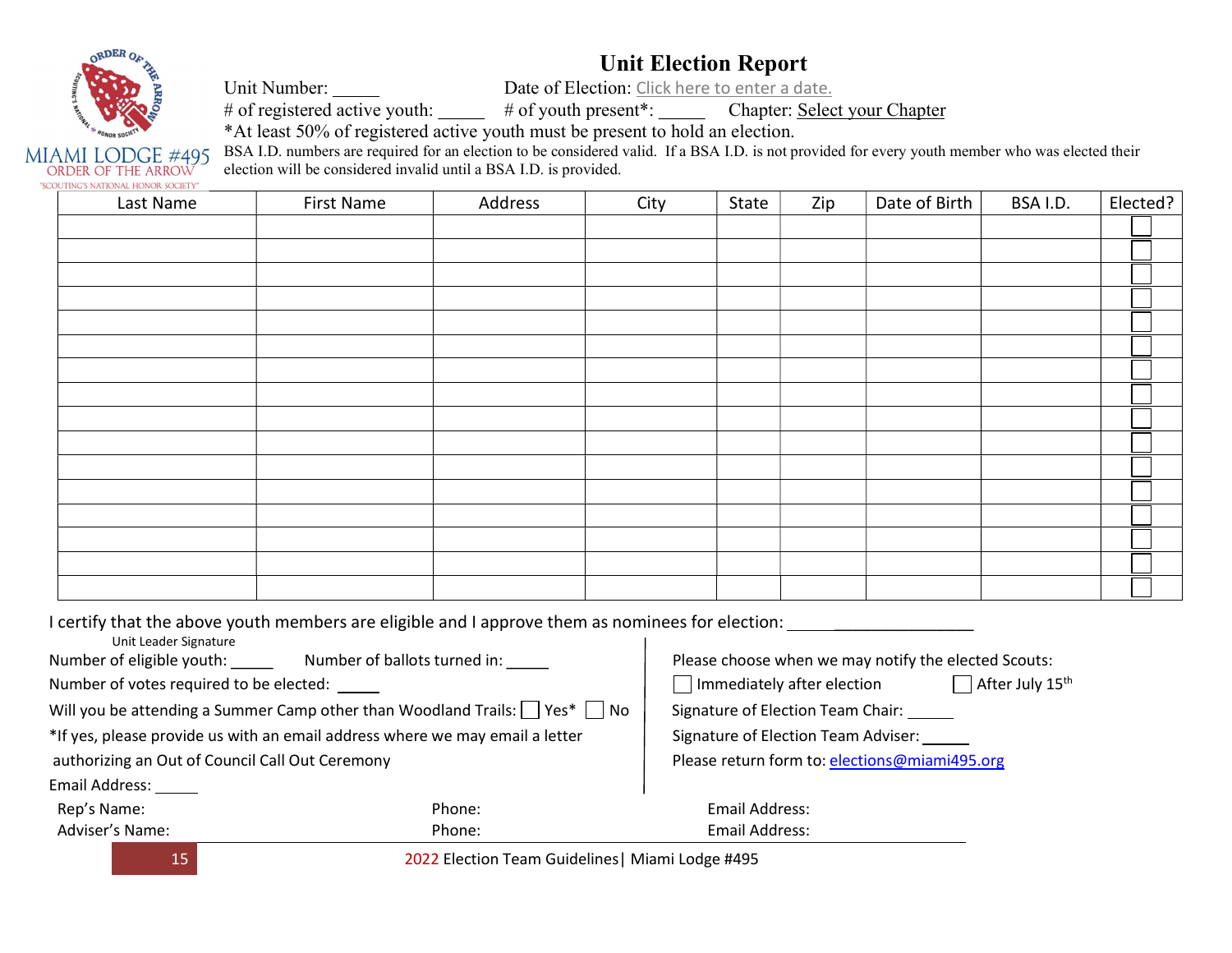Thanks for conducting unit elections